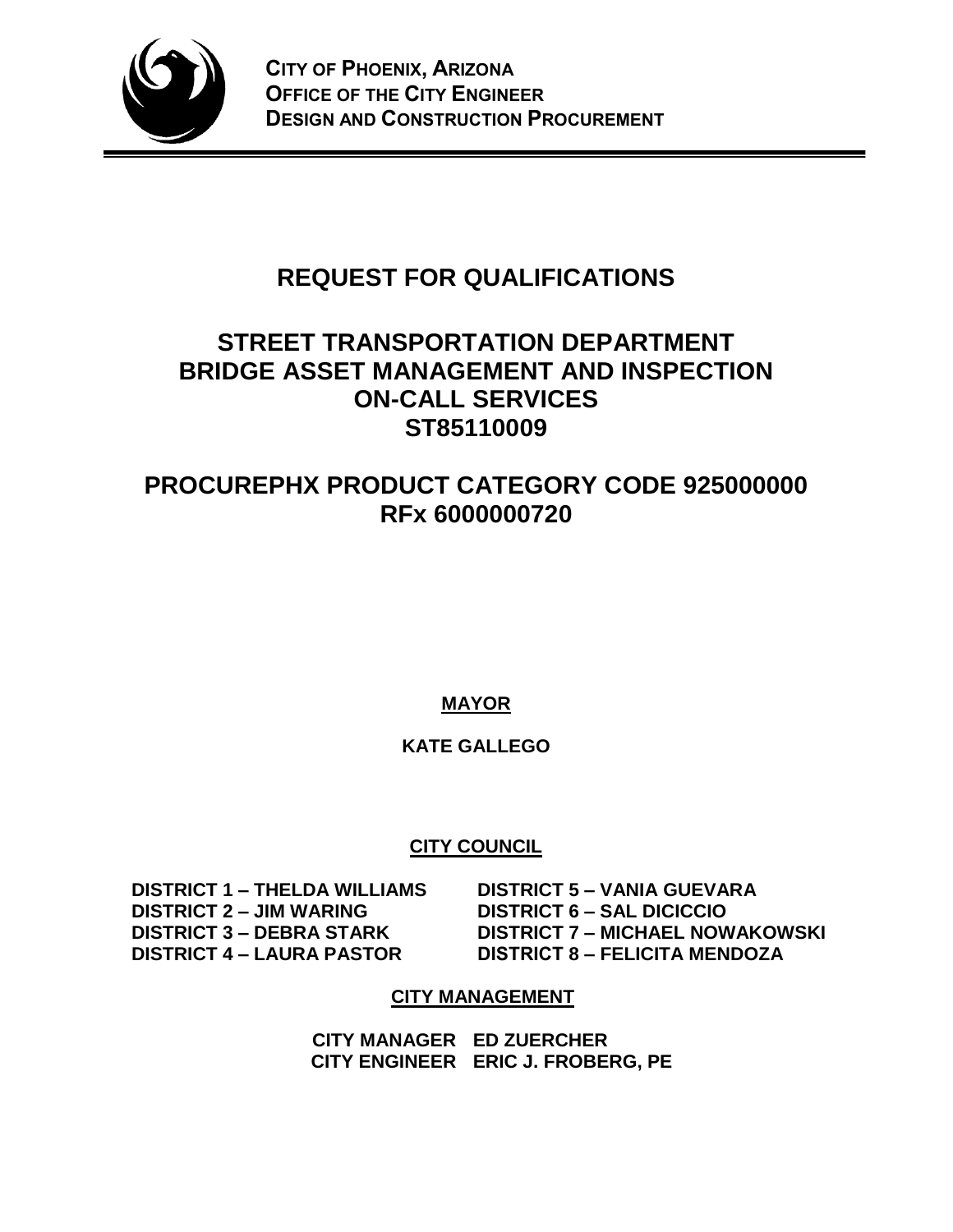# REQUEST FOR QUALIFICATIONS

The City of Phoenix is seeking up to two qualified consultants experienced in National Bridge Inspection Standards to provide bridge asset management and inspection services in support of the Street Transportation Department's Non-National Bridge Inventory Bridge Asset Management and Inspection Program. This contract will be for six years.

#### **SECTION I – PROJECT DESCRIPTION**

The program is to manage and maintain the City's bridges that do not qualify to be on the National Bridge Inventory (NBI) registry, and are referred to as Non-NBI bridges. These bridges are inspected every two years. The Non-NBI bridges are located at City of Phoenix Aviation Department structures, Valley Metro structures, and Phoenix Convention Center structures. Inspection services may include an average of 110 bridge structure inspections per year across the city and inspections may only be performed between September and April on an annual basis.

The City's agreement with ADOT specifies that only consultants that meet the City's Bridge Inspection qualifications be allowed to inspect the City's Bridge Inventory.

Services will be on an as-needed basis, citywide, and may include assessment, project management, inspection and other related support services to accomplish the mandated requirements within this program. Individual projects will be identified by Street Transportation staff for implementation under the City's Non-NBI Bridge Asset Management and Inspection Program. Projects will differ in size, scope and complexity. At any given time, there may be multiple projects that the selected firms will be required to manage simultaneously, while also coordinating with Street Transportation staff, contractors and potentially other agencies.

#### **SECTION II – SCOPE OF WORK**

The consultant will be responsible for anyone performing bridge inspections to be certified as required through the National Highway Institute, have fractured critical bridge inspection certification, have OSHA trained and certified compliant rescue team, have certification for confined space entry, and have maximum risk and background screening. See Exhibit A for Certification Requirements.

All structures will be inspected in accordance with the Federal Highway Administration's National Bridge Inspection (NBI) program. New structures will be entered into AASHTO'S latest version of Bridge Management Software (BrM) and rated with AASHTO's latest version of Bridge Rating (BrR) software.

The program will use the latest version of AASHTO's Bridge Management Software (BrM). The Consultant will identify all elements for each structure, establish sub-elements and collect element level data for each new bridge. Integrate all elements to generate error free reports as required by FHWA through its required chain of data submittal. BrR will need maintenance and the consultant must be familiar with its structure and be able to generate Asset Management Reports in the software, or other software format outputs for asset maintenance.

The inspection team will consist of at least one qualified Bridge Inspector from the consultant (a team leader meeting the Federal Highway Administration definition of team leader as outlined in "23 CFR—Part 650 § 650.309 Qualifications of personnel") and will include a City of Phoenix Bridge Inspector. The consultant's Team Leaders and Project Manager must also have at a minimum, a professional engineer's license and five years of "Bridge Inspection Experience" as defined in "23 CFR—Part 650 § 650.305 Definitions" and have completed a comprehensive training course based on the "Bridge Inspector's Training Manual", preferably NHI Course # 13055.

Consultant services shall include, but not limited to the following:

- Perform bridge inspection according to the National Bridge Inspection Standards
- Perform bridge inspections per the City of Phoenix Scope of Work Bridge Asset Management and Inspection Program
- Perform operations in accordance to ADOT Bridge Inspection Guidelines and City of Phoenix Bridge Inspection Policy and Procedures, Street Transportation Department (latest version)
- Show proof of appropriate certifications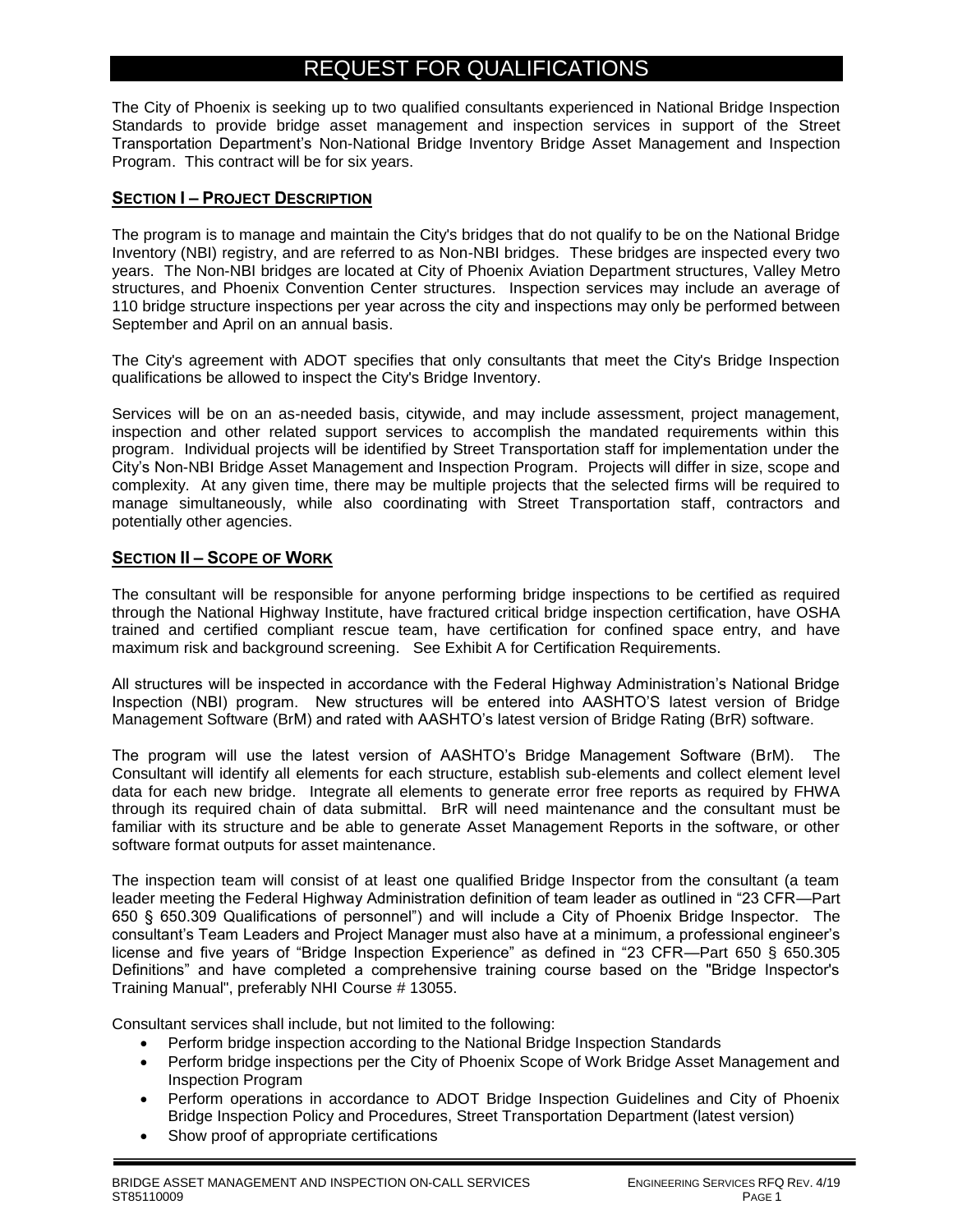- Prepare reports for each bridge inspected and shall include where applicable, but not be limited to, the complete City of Phoenix Structure Inventory and Appraisal Sheet, Structure Inspection form, Structure Repair Report, Scour Data Sheet when appropriate, clearance report for structures over roadways, channel profile, load rating report and element level data
- Input report inspection and coding inventory data into bridge management software
- Inspection reports to be sealed by an Arizona Registered Professional engineer
- Coordinate and attend meetings to plan bridge inspections
- Manage and schedule bridge inspection teams
- Secure permits and right of entry necessary to complete inspections
- Provide off duty officers, major traffic control and minor traffic control
- Coordinate among/between other City Departments, City Staff and other governmental agencies
- Provide lift equipment, boat rental, water access pontoon boat w/bucket with safety and rescue attendants, an Underbridge Inspection Unit and tactical rescue teams (Swift Water Ops) for inspections (as requested)
- Provide other services as required to accomplish the mandated requirements, and support successful completion of the work and City's interest

The consultant will provide vehicles, fuel, code books, cellular phones, laptops/tablets, printer, digital camera, and other equipment deemed necessary to complete the tasks. Cell phones and laptop/tablet must have full field connectivity. Consultant must provide technical support for their equipment.

ADOT Bridge Inspection Guidelines: follow this link and then click on Bridge Inspection Guidelines:

[https://www.azdot.gov/business/engineering-and-construction/bridge/guidelines/guidelines](https://www.azdot.gov/business/engineering-and-construction/bridge/guidelines/guidelines-bridge-inspection)[bridge-inspection](https://www.azdot.gov/business/engineering-and-construction/bridge/guidelines/guidelines-bridge-inspection)

City of Phoenix Bridge Inspection Policy and Procedures, Street Transportation Department 2016:

See RFx Attachment A

#### **SECTION III - PRE-SUBMITTAL MEETING**

A pre-submittal meeting will be held at 2:00 p.m., Phoenix time on Monday, June 3, 2019, at 200 W. Washington Street, City Hall, 5<sup>th</sup> floor, Conference Room 5 West, Phoenix, Arizona. At this meeting, City staff will discuss the scope of work, general project requirements, and respond to questions from the attendees. It is strongly recommended that interested firms attend the pre-submittal meeting. Inquiries regarding the project scope outside of this pre-submittal meeting must be directed to the Contracts Specialist.

#### **SECTION IV - STATEMENT OF QUALIFICATIONS EVALUATION CRITERIA**

Firms will be selected through a qualifications-based selection process based on the criteria below. Subcriteria are listed in order of importance in relation to project services. *City of Phoenix project experience is not required*.

#### **A. Experience of the Prime Firm (maximum 225 points)**

Describe the experience and qualifications of your firm in providing services for similar projects. Identify projects the submitting firm has completed. For each project listed, provide:

- 1. Description of the project including scope and project owner
- 2. Role of the firm and explain how this relates to the services being solicited
- 3. Project's original contract value, final contract value, and reason for variance
- 4. Project's start date and completion date

#### **B. Experience of the Key Personnel (maximum 225 points)**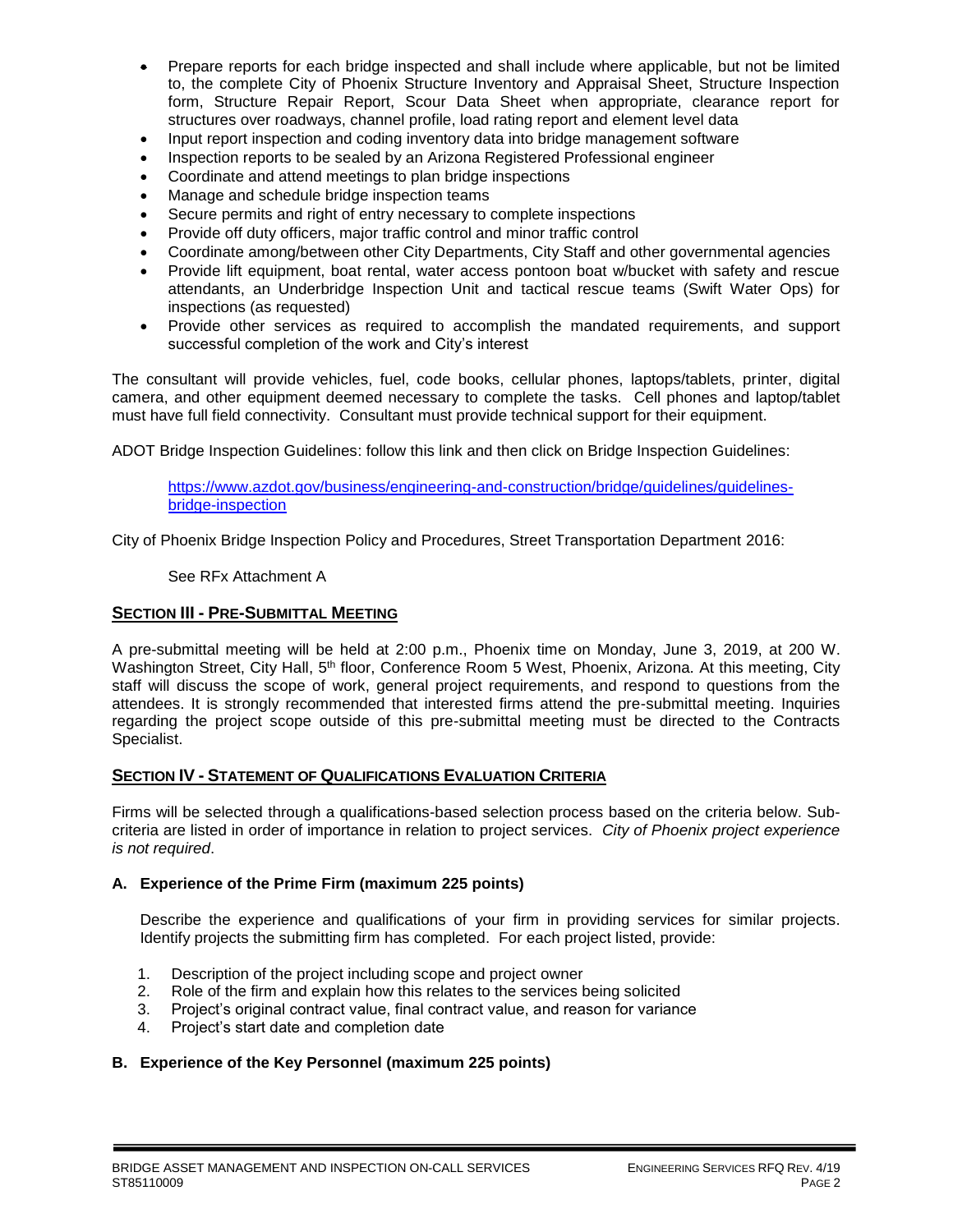Describe the experience and qualifications of the specific project team expected to be assigned to this project in providing these services for similar projects. Identify each team member's role in the projects provided. For each project listed, provide:

- 1. Description of the project including scope and project owner
- 2. Role of the team or team member and explain how this relates to the services being solicited
- 3. Project's original contract value, final contract value, and reason for variance
- 4. Project's start date and completion date

#### **C. Project Management, Approach and Responsiveness (maximum 300 points)**

- 1. Describe your firm's understanding of the City's need for this project, including important considerations such as project issues and challenges.
- 2. Describe your bridge inspection experience and bridge program management experience.
- 3. Describe the team's approach to the project, including important considerations such as scope, schedule, and budget.
- 4. Describe your communication protocol and responsiveness with city staff.
- 5. Provide a description in more technical detail of at least one primary project completed within the last three years. This project should demonstrate working knowledge and experience regarding the requested services.
	- a. Describe the approach and methodology used, including any equipment or special software.
	- b. Identify the specific level of work that was performed, services that were completed for the project, and the work products that were produced.
	- c. Discuss any extraordinary aspects of the project/contract and how they were managed.
	- d. Describe any supplemental tasks that were deemed necessary, recommended or provided (solicited or unsolicited), which enhanced outcome, reduced cost, or expedited delivery.
	- e. Include a brief discussion of your approach to project issues such as troubleshooting, dispute resolution, submittal of reports, inspection issues, communication and response to customer concerns, and any other pertinent matters.
	- f. If this project is different than projects provided in Experience of the Firm above, provide owner name, and contracted services dates.

#### **D. Staffing Information for Key Personnel (maximum 200 points)**

Provide the following:

- 1. Team's availability and commitment to the project, including sub-consultants.
- 2. Team's plan to maintain continuity of the proposed services.
- 3. Organization chart showing key personnel, current professional licenses or certifications, and assigned roles for this project.
- 4. Identify the location of the lead firm's principal office and the home office location of key staff on this project.

#### **E. Sample Project Report (maximum 50 points)**

Include a sample bridge inspection report completed in last three years and identify the lead and the agency the bridge inspection report was completed for.

#### **F. Reference Check (maximum 75 points\*)**

Use the form provided (Exhibit B) to obtain at least three references (it is preferred no more than one be a City of Phoenix project). If your firm has not completed prior projects with other agencies, you will not be penalized. It is recommended there be references outside the City of Phoenix.

\*These points are in addition to the 1,000 points for the SOQ.

#### **SECTION V - SUBMITTAL REQUIREMENTS**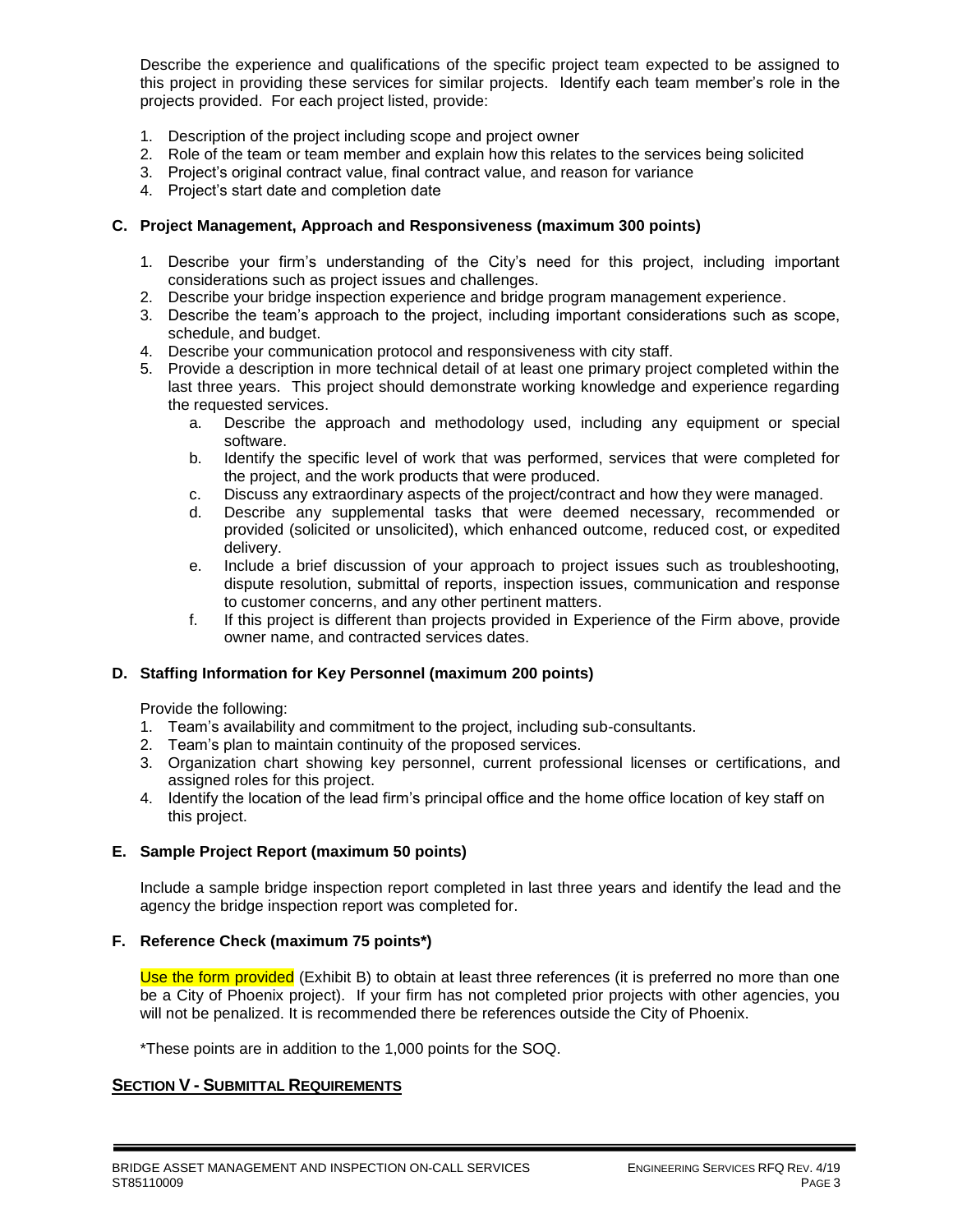**New Electronic Submittal Process**: Firms interested in this project must submit a Statement of Qualifications (SOQ) electronically through the ProcurePHX online portal.

Submittal requirements are as follows:

 **Vendor Information: All firms must be registered in the City's Vendor Management System prior to submitting a proposal. For new firms, the City will send an email to your firm with a vendor number within two business days of submitting the request. The vendor number should be included on the cover of the SOQ. Information on how to register with the City is available at:** 

<https://www.phoenix.gov/financesite/Pages/EProc-help.aspx>

**If your firm is already registered with the City of Phoenix's ProcurePHX system, please visit**  <https://eprocurement.phoenix.gov/irj/portal> **to login and access the electronic solicitation.**

#### **The product category code for this RFQ is 925000000 and the RFx number is 6000000720.**

#### **Submittals:**

- Submittals must be uploaded to the ProcurePhx website by the submittal due date and time.
- Submit only one (1) SOQ electronically, in .PDF format only, addressing all evaluation criteria. No hard copies will be accepted.
- Clearly display the firm name, vendor number, project title, and project number on the cover of the SOQ.
- A maximum of **12 pages** is permitted to address all content in the SOQ submittal. *Maximum page limit includes evaluation criteria and all additional content (It does not include Information Sheet or Section IV, E. Sample Project Report).*
- Submit electronically the Statement of Qualifications by **12:00 noon, Phoenix time, on Friday, June 14, 2019.**
- Upload one complete version of the SOQ addressing all the criteria. Upload format is .PDF.
- Page size must meet requirements of 8½" x 11"
- Font size must not be less than 10 point
- **Content count:** 
	- $\checkmark$  Each side of a page containing evaluation criteria and additional content will be counted toward the maximum page limit noted above.
	- $\checkmark$  Pages that have project photos, charts and/or graphs will be counted towards the maximum page limit noted above.
	- $\checkmark$  Front and back covers, information sheet, Table of Contents pages, and divider (tab) pages **will NOT** be counted toward the maximum page limit noted above, unless they include evaluation criteria and additional content that could be considered by the selection panel.
- **Information Sheet:** Provide an information sheet that includes project title, project number, RFx number, firm name, address, phone number, vendor number, and the name, title, email address and signature of your contact person for the project. Do not include any additional information.
- **Evaluation Criteria:** Address the SOQ evaluation criteria.
- **Additional Content:** Resumes and other information may be included (*content shall be included within the permitted maximum page limit*).

**Note: All pages exceeding the specified maximum page limit will be removed from the submittal and not considered in evaluating a submitted SOQ.** 

#### **SECTION VI – GROUNDS FOR DISQUALIFICATION**

The following **will be grounds for disqualification,** and will be strictly enforced:

- Failure to submit electronically through the ProcurePHX online portal by the due date and time.
- Violating the "Contact with City Employees" policy contained in this RFQ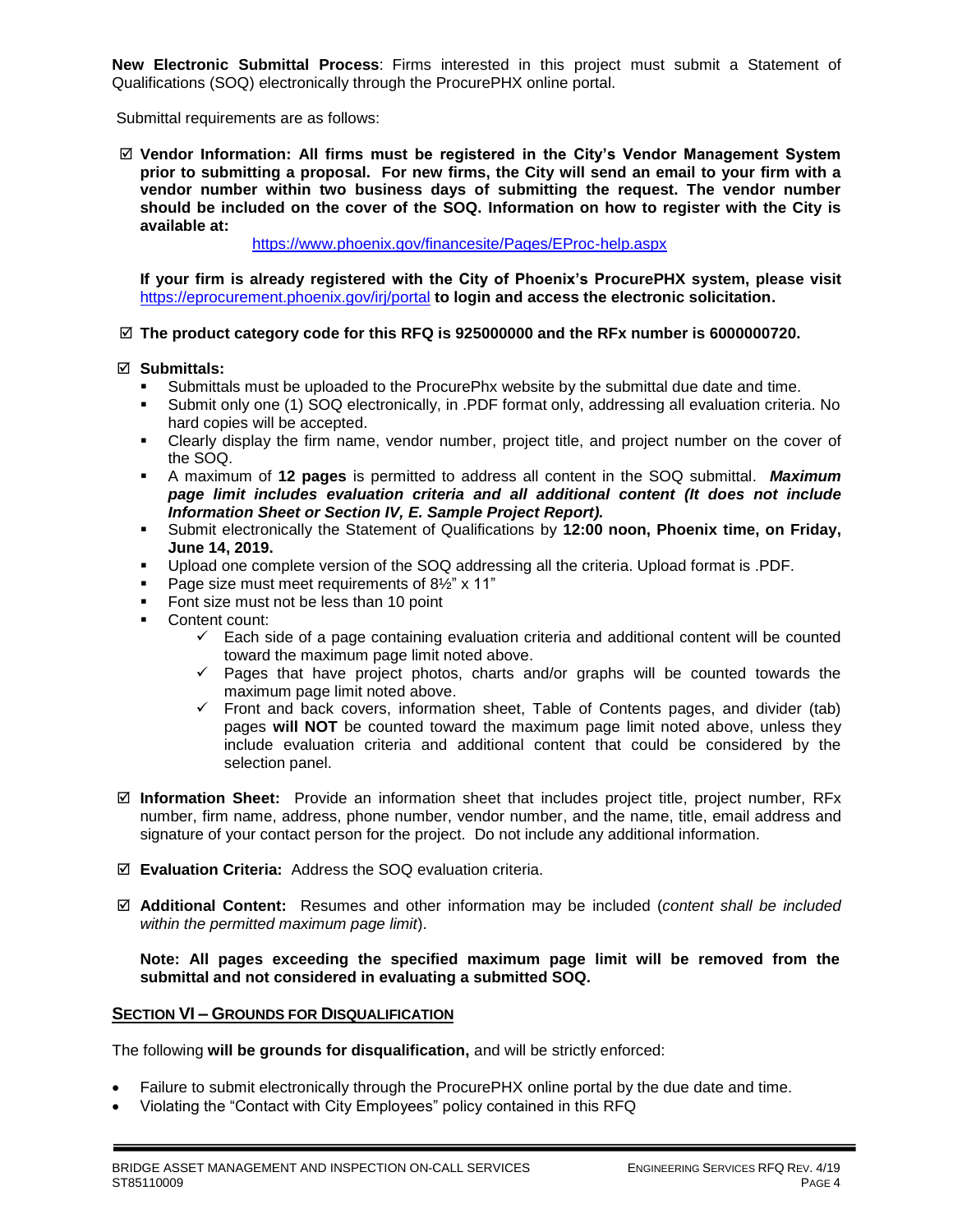#### **SECTION VII - SELECTION PROCESS AND SCHEDULE**

Interested firms will submit a SOQ. The firms will be selected through a qualifications-based selection process. A selection panel will evaluate each SOQ per the criteria set forth in Section IV above.

The City will select a firm based on the SOQs received; no formal interviews will be conducted. The City may conduct a due diligence review on the firms receiving the highest evaluation.

The City expects to create a final list of at least three, but not more than five firms for this project. The City will enter into negotiations with the selected firm and execute a contract upon completion of negotiation of fees, contract terms, and City Council approval.

The following tentative schedule has been prepared for this project.

| Pre-submittal meeting         | June 3, 2019   |
|-------------------------------|----------------|
| SOQs due                      | June 14, 2019  |
| <b>Selection Notification</b> | Late July 2019 |

If the City is unsuccessful in negotiating a contract with the best-qualified firms, the City may then negotiate with the next most qualified firm until a contract is executed, or the City may decide to terminate the selection process. Once a contract is executed with the successful firm, the procurement is complete.

All submitting firms will be notified of selection outcome for this project. The status of a selection on this project will be posted on the City of Phoenix's "Tabulations, Awards, and Recommendations" website:

#### <http://solicitations.phoenix.gov/awards>

The selected Consultant should expect to comply with the Arizona State Statutes Title 34 and City of Phoenix Design and Construction Procurement's contract provisions.

#### **SECTION VIII – GENERAL INFORMATION**

**Citywide Capital Improvement Projects.** Consulting and contractor services supporting the City's Capital Improvement Projects are procured under the authority of the City Engineer, currently located within the Street Transportation Department. Design and Construction Procurement coordinates the citywide consulting and construction contracting procurement processes.

**Changes to Request for Qualifications.** *Any changes to this Request for Qualifications (RFQ) will be in the form of a Notification.* The City of Phoenix shall not be held responsible for any oral instructions. Notifications are available on both the Current Opportunities and ProcurePHX webpage.

*It shall be the responsibility of the registered RFQ holder to determine, prior to the submittal of the Statement of Qualifications, if a Notification has been issued***.** Registered RFQ holders may refer to the web page or call the Contracts Specialist (listed below) to ascertain if a Notification has been issued for this project.

**Alternate Format.** For more information or a copy of this publication in an alternate format, contact the Contracts Specialist (listed below) - Voice or 602-256-4286 – TTY. Requests will only be honored if made within the first week of the advertising period.

**Release of Project Information.** The City shall provide the release of all public information concerning the project, including selection announcements and contract awards. Those desiring to release information to the public must receive prior written approval from the City.

**City Rights.** The City of Phoenix reserves the right to reject any or all Statements of Qualifications, to waive any informality or irregularity in any Statement of Qualifications received, and to be the sole judge of the merits of the respective Statements of Qualifications received.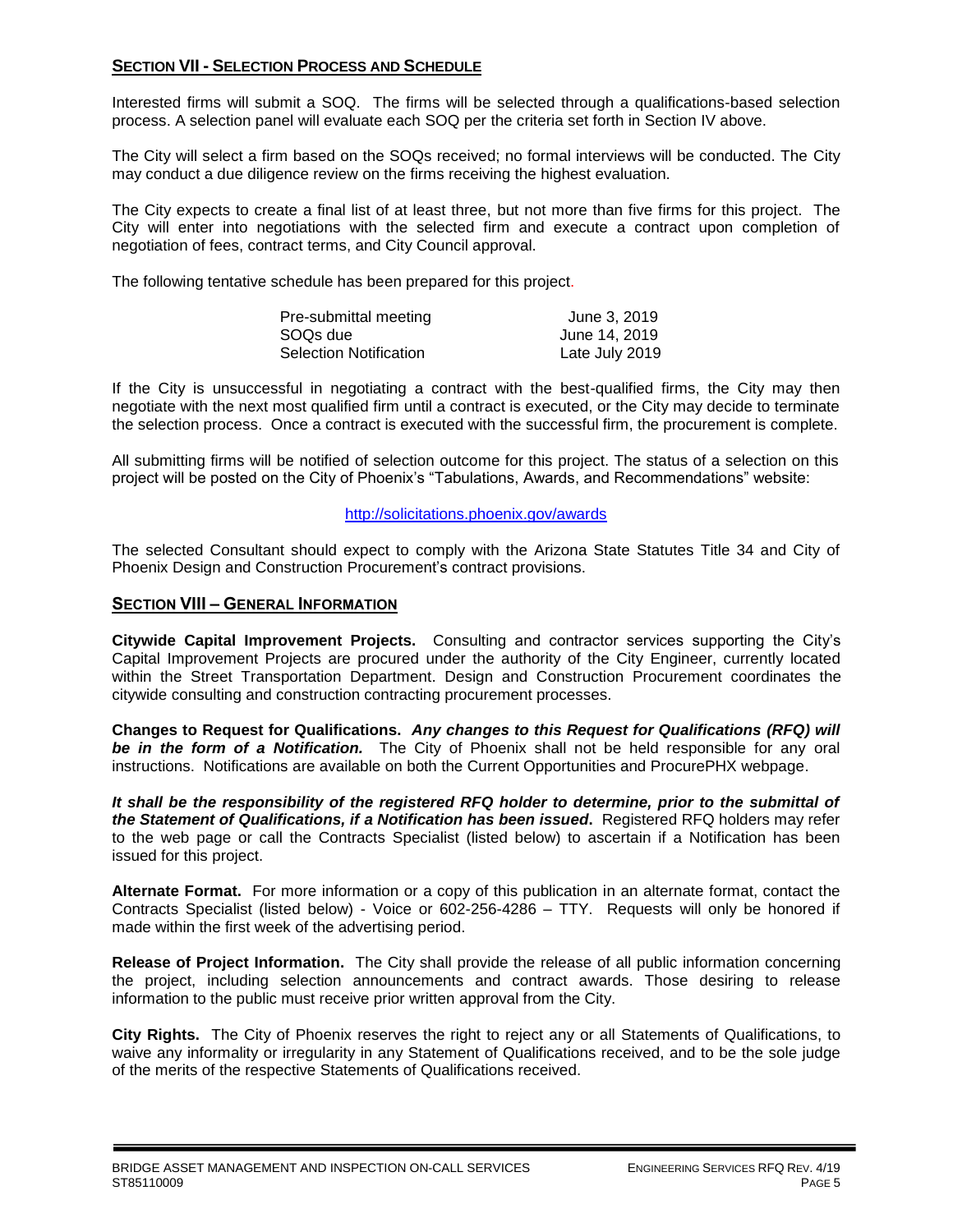**Contact with City Employees.** This policy is intended to create a level playing field for all Proposers, assure that contracts are awarded in public, and protect the integrity of the selection process. **OFFERORS THAT VIOLATE THIS POLICY WILL BE DISQUALIFIED.**

Beginning on the date the RFQ is issued and until the date the contract is awarded or the RFQ withdrawn, all persons or entities that respond to the RFQ, including their authorized employees, agents, representatives, proposed partner(s), subcontractor(s), joint venture(s), member(s), or any of their lobbyists or attorneys (collectively the Proposer), will refrain from any direct or indirect contact with any person (other than the designated Contract Specialist) who may play a part in the selection process, including members of the evaluation panel, the City Manager, Assistant City Manager, Deputy City Managers, Department heads, the Mayor and other members of the Phoenix City Council. As long as the RFQ solicitation is not discussed, Proposers may continue to conduct business with the City and discuss business that is unrelated to this RFQ solicitation with City staff.

Commencing on the date and time a solicitation is published, potential or actual proposers (including their representatives) will only discuss matters associated with the solicitation with the Mayor, any members of City Council, the City Manager, any Deputy City Manager, or any department director directly associated with the solicitation (including in each case their assigned staff, except for the designated procurement officer) at a public meeting, posted under the Arizona Revised Statutes, until the resulting contract(s) are awarded or all offers or responses are rejected and the solicitation is cancelled without any announcement by the procurement officer of the City's intent to reissue the same or a similar solicitation.

Proposers may discuss their proposal or the RFQ solicitation with the Mayor or one or more members of the Phoenix City Council, provided such meetings are scheduled through the Contract Specialist (listed below), conducted in person at 200 W. Washington, Phoenix, Arizona 85003, and are posted as open meetings with the City Clerk at least twenty-four (24) hours prior to the scheduled meetings. The City Clerk will be responsible for posting the meetings. The posted notice shall identify the participants and the subject matter, as well as invite the public to participate.

**Conflict of Interest.** The City reserves the right to disqualify any Proposer on the basis of any real or apparent conflict of interest that is disclosed by the proposal submitted or any other data available to the City. This disqualification is at the sole discretion of the City. Any Proposer submitting a proposal herein waves any right to object now or at any future time, before any body or agency, including but not limited to, the City Council of the City of Phoenix or any court.

**Protest Procedures.** Firms responding to disqualification or a procurement outcome are referred to the Code of the City of Phoenix Chapter 2, Article XII, Section 2-187 to 2-190.4, which governs protest procedures utilized throughout the selection process. The procedures may be reviewed through the City of Phoenix website at:

#### <http://www.codepublishing.com/az/phoenix/>

**Questions -** Questions pertaining to this selection process or contract issues should be directed to Contracts Specialist, Micheal Ricketson at (602) 256-5692 or email micheal.ricketson@phoenix.gov.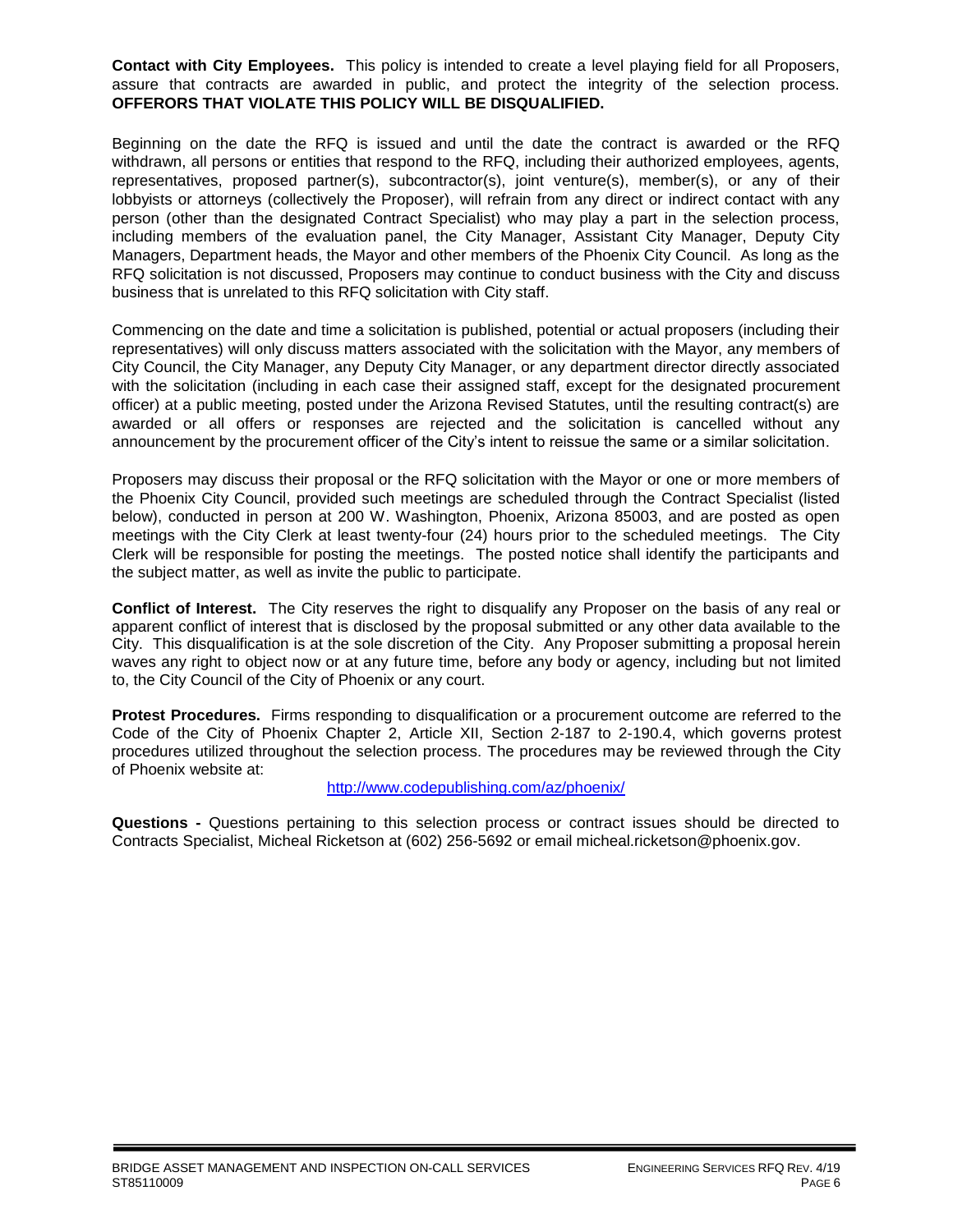### **EXHIBIT A CERTIFICATION REQUIREMENTS**

# **MINIMUM CERTIFICATIONS REQUIRED**

#### **CITY OF PHOENIX QUALIFICATIONS OF PERSONNEL**

(a) A Consultant Project Manager must, at a minimum:

- (1) Be a registered professional engineer, and have two years' bridge inspection experience; and
- (2) Successfully complete a Federal Highway Administration (FHWA) approved comprehensive bridge inspection training course.

(b) There are five ways to qualify as a team leader. A team leader must, at a minimum:

(1) Have the qualifications specified in paragraph (a) of this section; or

(2) Have five years' bridge inspection experience and have successfully completed an FHWA approved comprehensive bridge inspection training course; or

(3) Be certified as a Level III or IV Bridge Safety Inspector under the National Society of Professional Engineer's program for National Institute of Certification in Engineering Technologies (NICET) and have successfully completed an FHWA approved comprehensive bridge inspection training course, or (4) Have all of the following:

(i) A bachelor's degree in engineering from a college or university accredited by or determined as substantially equivalent by the Accreditation Board for Engineering and Technology;

(ii) Successfully passed the National Council of Examiners for Engineering and Surveying Fundamentals of Engineering examination;

(iii) Two years of bridge inspection experience; and

(iv) Successfully completed an FHWA approved comprehensive bridge inspection training course, or

(5) Have all of the following:

(i) An associate's degree in engineering or engineering technology from a college or university accredited by

or determined as substantially equivalent by the Accreditation Board for Engineering and Technology;

- (ii) Four years of bridge inspection experience; and
- (iii) Successfully completed an FHWA approved comprehensive bridge inspection training course.
- (c) The individual charged with the overall responsibility for load rating bridges must be a registered professional engineer.
- (d) An underwater bridge inspection diver must complete an FHWA approved comprehensive bridge inspection training course or other FHWA approved underwater diver bridge inspection training course.

#### **BRIDGE INSPECTION EXPERIENCE**

Active participation in bridge inspections in accordance with the NBIS, in either a field inspection, supervisory, or management role. A combination of bridge design, bridge maintenance, bridge construction and bridge inspection experience, with the predominant amount in bridge inspection, is acceptable.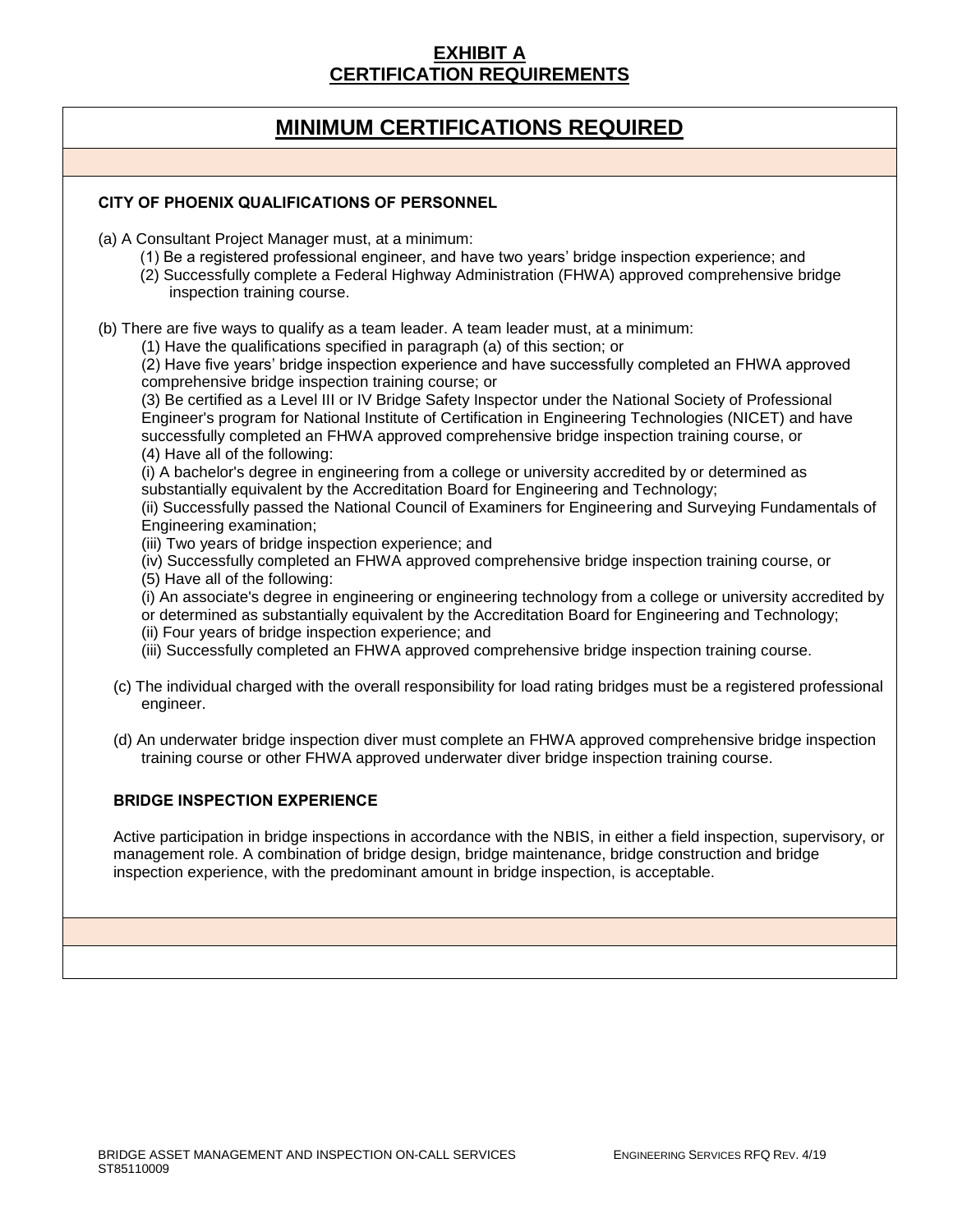### **EXHIBIT B CONSULTANT REFERENCE CHECK INSTRUCTIONS, FORM, AND SAMPLE LETTER**

**The attached Consultant Performance Evaluation Form is to be provided to the agencies or entities for which your firm has recently provided services similar to those requested for this project. Provide the evaluation form to the Owner, or the Owner's representative directly responsible for oversight of the project to complete and submit to the email box listed below.**

**The first three references submitted will be accepted and the scores utilized as part of the evaluation process. Each reference check is worth up to 25 points for a total of up to 75 points available.**

**The form is to be completed by the agency or entity and uploaded to the (email box) at:** 

**[soq.referencechecks@phoenix.gov](mailto:soq.referencechecks@phoenix.gov)**

**The procurement identifier is:**

### **6000000720**

### **Attention: Micheal Ricketson**

**Also attached is a sample performance evaluation cover letter that may be used when sending the reference check request.**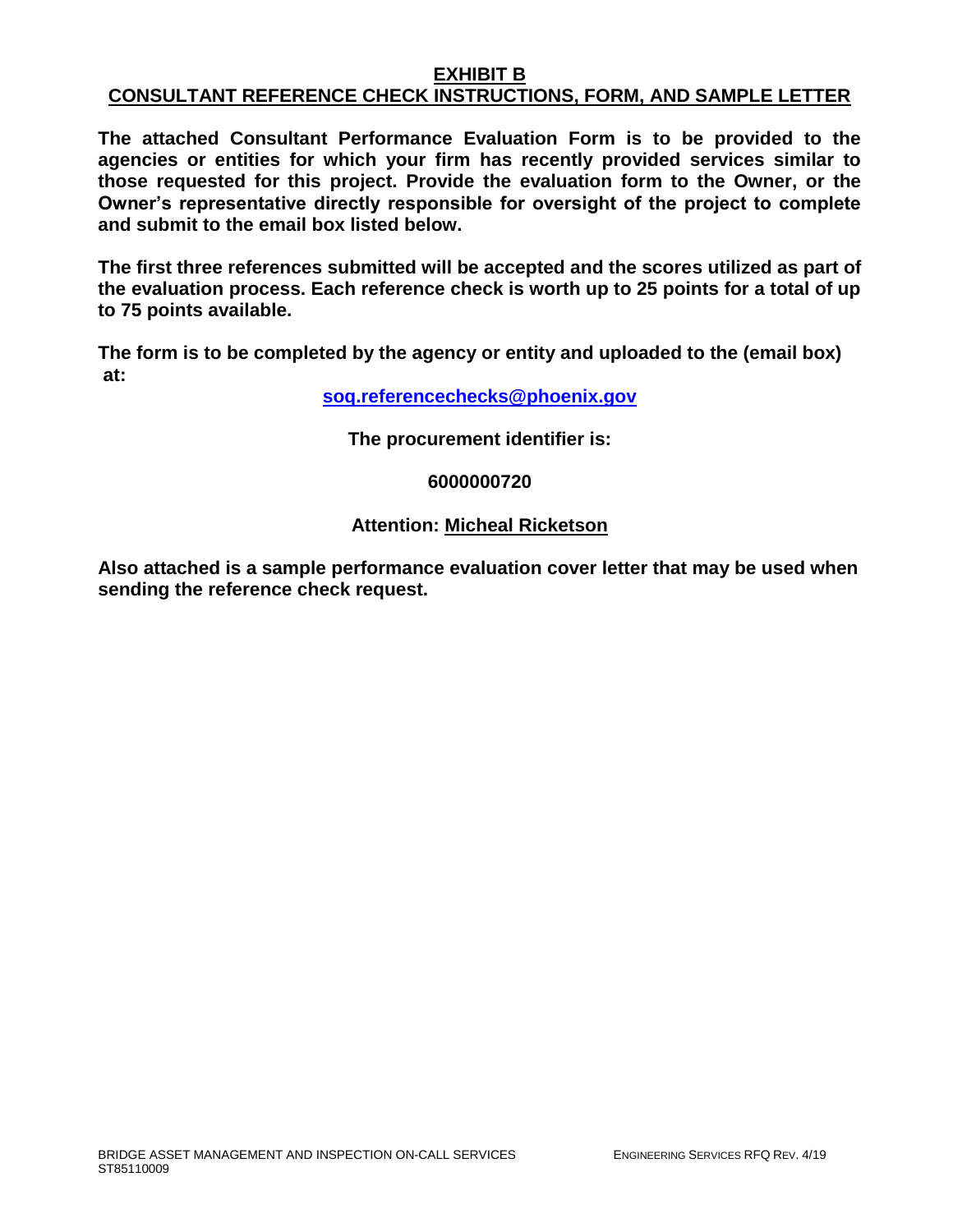### **Sample Consultant Performance Evaluation Cover Letter**

Sample Cover Letter Contact Name Address of Reference

(Your Name) is responding to a Request for Qualifications (RFQ) from the City of Phoenix Office of the City Engineer's Design and Construction Procurement section.

The City is requesting reference information related to our past performance. As a part of the response submittal process, the City is requesting performance evaluations from agencies that our firm has performed services for either in the past or is currently receiving services.

I would appreciate your cooperation in completing the attached Consultant Performance Evaluation form and return by email the completed form by 5:00 pm Phoenix time on **June 14, 2019** to:

[soq.referencechecks@phoenix.gov](mailto:soq.referencechecks@phoenix.gov)

### **Reference in Subject Line: RFx #6000000720**

For questions, contact Micheal Ricketson, Contracts Specialist at 602-256-5692.

Failure to submit the Consultant Performance Evaluation form by the above date will have a negative impact on the proposal we submit for this service. Your cooperation in submitting this form by this date is appreciated.

If you have any questions regarding this request, please contact (your name) at (your telephone number).

Sincerely,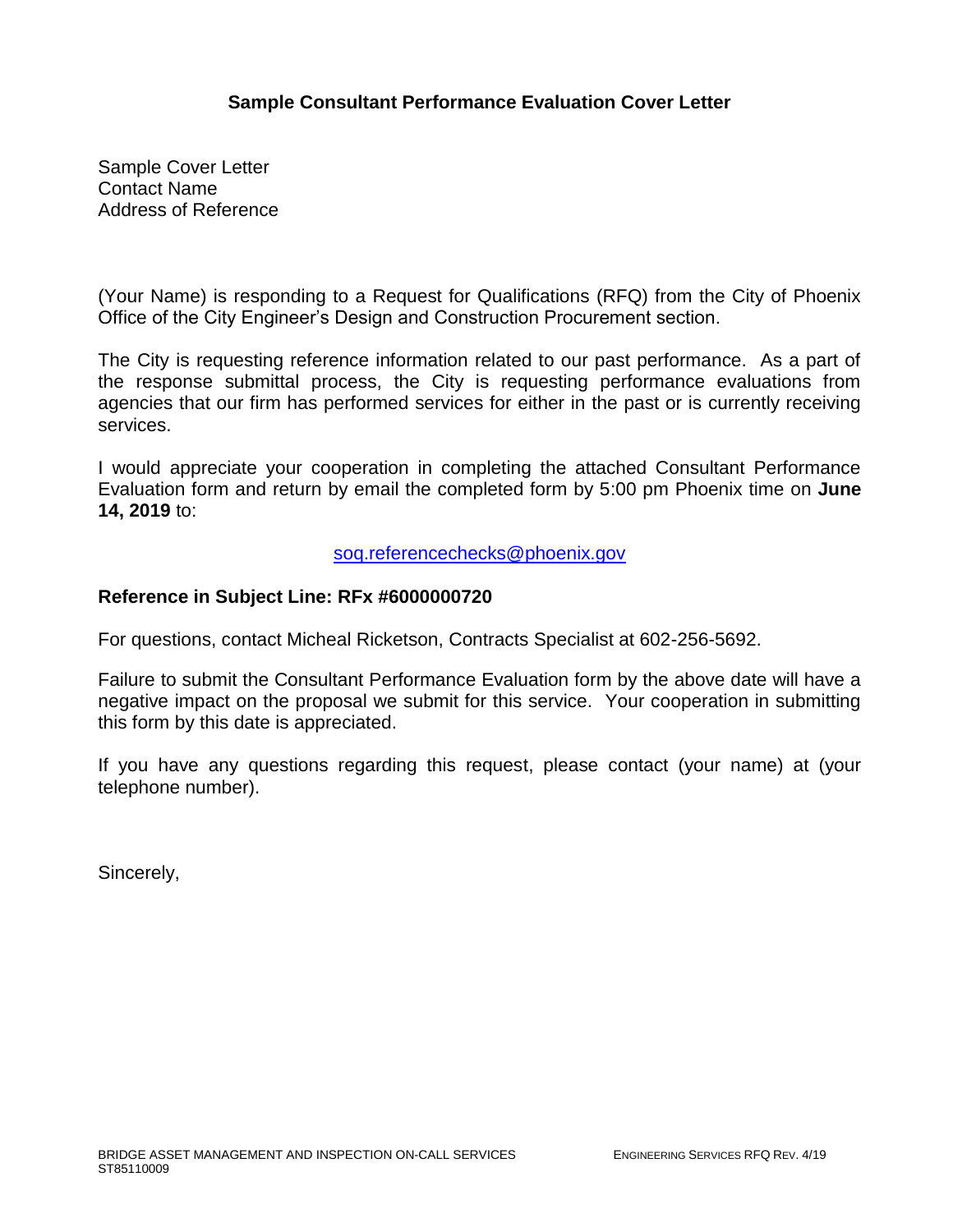### INSTRUCTIONS FOR COMPLETING CONSULTANT PERFORMANCE EVALUATION

Please evaluate the consultant's contract performance in each of the rating areas listed below. On the Consultant Performance Evaluation form, please circle the rating from 1 to 4 that most closely matches your evaluation of the consultant's performance. Comments are not required but appreciated.

The Design and Construction Procurement section will use the information from this form to evaluate firms competing for contract award. **This completed form will become public record and upon request, will be released to the consultant or any other entity.**

Please submit the completed form to the address indicated on the bottom of the Consultant Performance Evaluation form. Thank you for your time and your cooperation.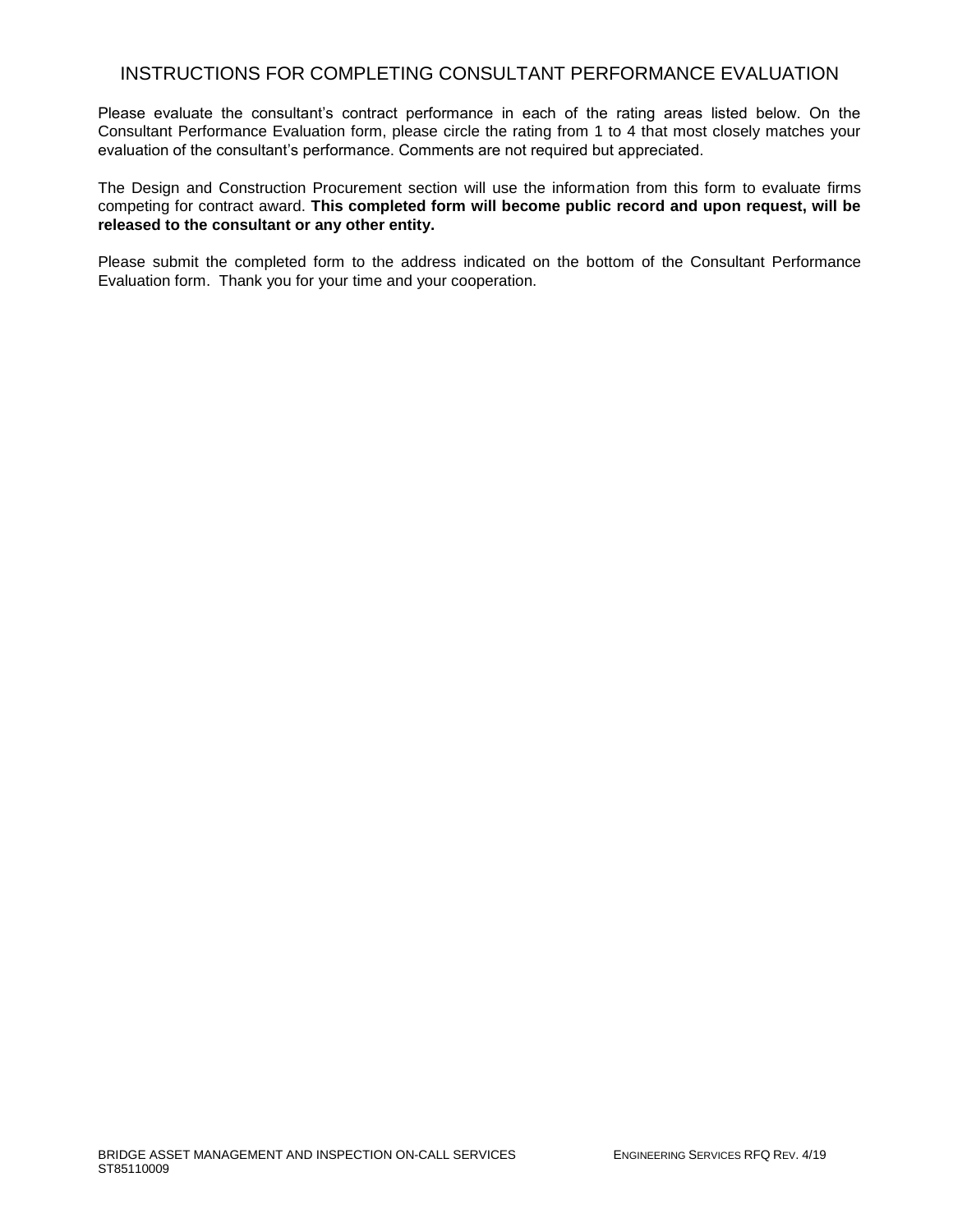# **STREET TRANSPORTATION DEPARTMENT BRIDGE ASSET MANAGEMENT AND INSPECTION ON-CALL SERVICES ST85110009 RFx: 6000000720**

# **CONSULTANT PERFORMANCE EVALUATION FOR \_\_\_\_\_\_\_\_\_\_\_\_\_\_\_\_\_\_**

(firm name)

**In the box below, provide the project title, contracted services provided by the firm, and start and completion date of services.**

**RATINGS: Summarize the Consultant's performance and circle the number below that corresponds to the performance rating for each category. Please see the rating scale.**

1 = Unsatisfactory;  $2 = P$ oor;  $3 = Good$ ;  $4 = Excell$ ent

| HOW WOULD YOU RANK THE<br><b>BUSINESS RELATIONSHIP</b><br>BETWEEN THE OWNER AND<br>THE FIRM?                   | 1<br>$\overline{2}$<br>3<br>$\overline{4}$            | Comments: |
|----------------------------------------------------------------------------------------------------------------|-------------------------------------------------------|-----------|
| WAS THE TEAM PRESENTED IN<br>THE PROPOSAL THE TEAM<br>THAT WORKED ON THE<br>PROJECT TO COMPLETION?             | $\mathbf{1}$<br>$\overline{2}$<br>3<br>$\overline{4}$ | Comments: |
| <b>WAS STAFF PROACTIVE IN</b><br><b>SOLVING PROBLEMS THAT</b><br>MAY HAVE OCCURRED ON THE<br>PROJECT?          | 1<br>$\overline{2}$<br>3<br>4                         | Comments: |
| <b>WAS THE CONTRACTED</b><br><b>SCOPE OF SERVICES</b><br><b>COMPLETED ON TIME AND</b><br><b>WITHIN BUDGET?</b> | 1<br>$\overline{2}$<br>3<br>$\overline{4}$            | Comments: |
| HOW WOULD YOU RATE THE<br><b>QUALITY OF WORK</b><br>PERFORMED BY THIS FIRM ON<br><b>YOUR PROJECT?</b>          | 1<br>$\overline{2}$<br>3<br>4                         | Comments: |